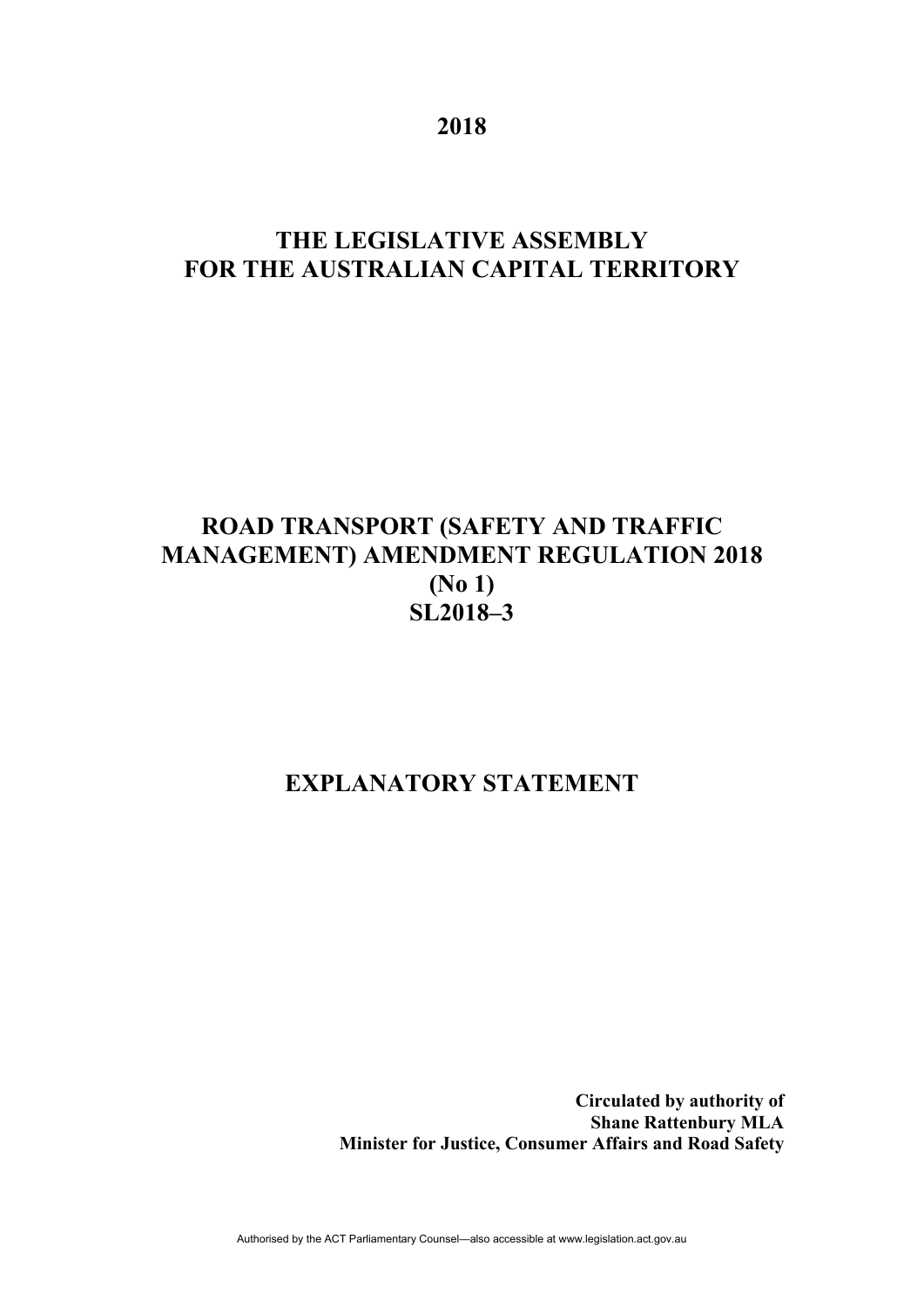### **Introduction**

This explanatory statement relates to the *Road Transport (Safety and Traffic Management) Amendment Regulation 2018 (No)* (the regulation). It has been prepared in order to assist the reader of the regulation. This explanatory statement must be read in conjunction with the regulation. It is not, and is not meant to be, a comprehensive description of the regulation. What is said about a provision is not taken as an authoritative guide to the meaning of a provision, this being a task for the courts.

#### **Overview**

This regulation creates a new requirement for drivers approaching and passing stationary or slow moving police or emergency vehicles in attendance at a roadside incident displaying flashing red or blue lights.

This requirement to slow down while passing police / emergency vehicles recognises that responding to incidents on our roads place first responders at a high risk of being struck by passing vehicles or debris. High vehicle speeds greatly increase the risk of injury and death to pedestrians. The speed at which a vehicle is travelling when it hits a pedestrian (the impact speed) determines the severity of the injury and the chances of survival. The new requirement means improved safety for emergency and police officers who are performing work on the road or roadside, as well as others who are present at the scene.

This regulation imposes this requirement by creating a new offence through inserting a new section 59 in the *Road Transport (Safety & Traffic Management) Regulation 2000* (the Principal Regulation).

New section 59 provides that drivers will be required to slow down upon approaching the police or emergency vehicle at a speed at which the driver can, if necessary, stop safely before reaching the vehicle, and then pass the police or emergency vehicle at a speed of not more than 40km/h. Drivers must give way to police officers or emergency workers on foot near the vehicle, and must not increase their speed until they are at a sufficient distance past the vehicle so as to not risk the safety of any worker on foot.

The requirement to slow down does not apply if the police officer or emergency vehicle is stopped on the other side of a road divided by a median strip.

#### **Human rights implications**

Section 28 of the *Human Rights Act 2004* (the HRA) provides that human rights are subject only to reasonable limits set by laws that can be demonstrably justified in a free and democratic society. Section 28 (2) of the HRA provides that in deciding whether a limit on a human right is reasonable, all relevant factors must be considered, including: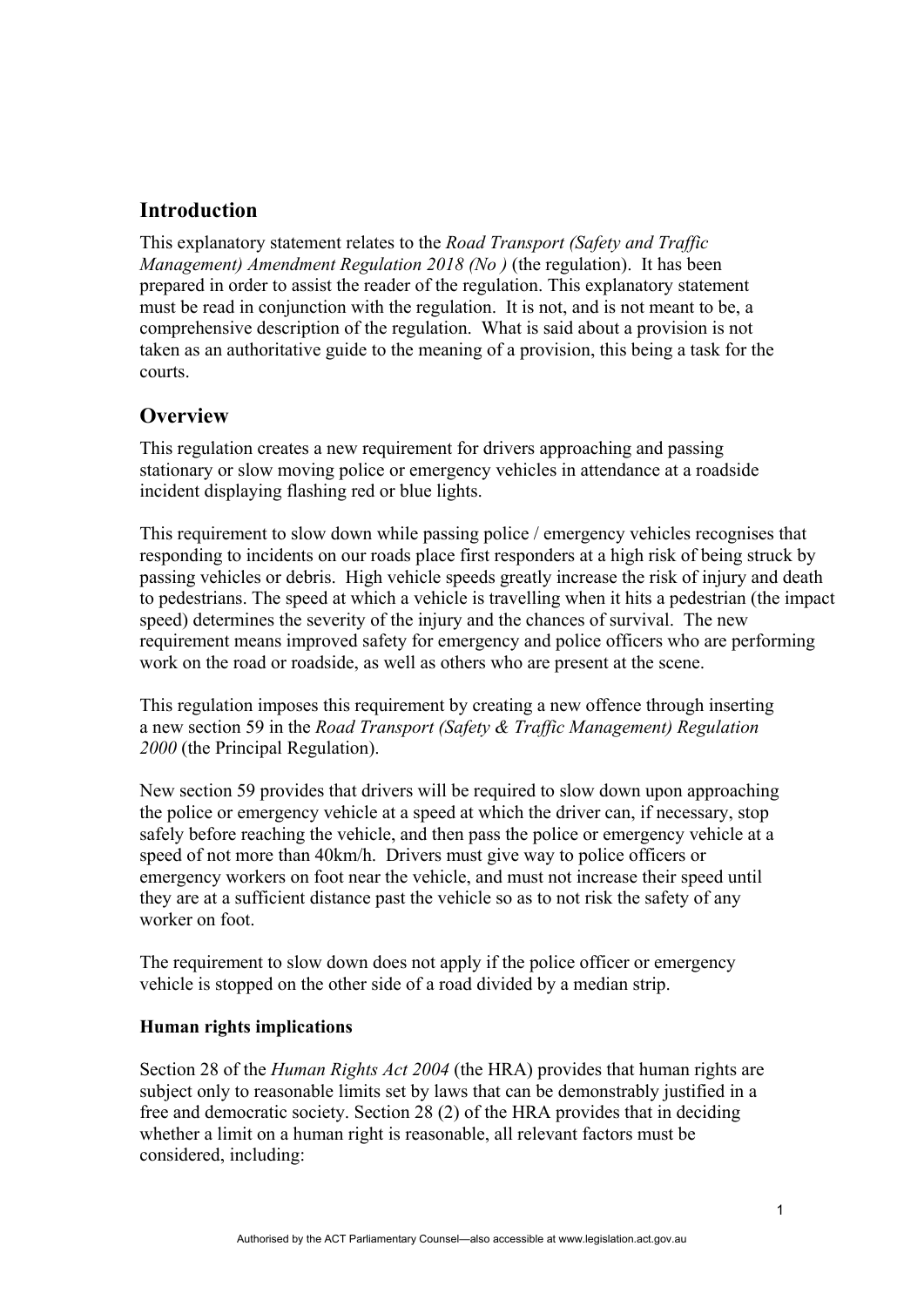- (a) the nature of the right affected;
- (b) the importance of the purpose of the limitation;
- (c) the nature and extent of the limitation;
- (d) the relationship between the limitation and its purpose; and

(e) any less restrictive means reasonably available to achieve the purpose the limitation seeks to achieve.

The regulation creates a new offence of failing to slow down while passing an emergency or police vehicle. While the regulation itself does not prescribe the offence to be a strict liability offence, section 4B of the Principal Regulation provides that all offences in the Principal Regulation are strict liability offences. This results in the offence in new section 59 being a strict liability offence. An assessment of the regulation against section 28 is provided below.

#### *The nature of the right affected*

The use of strict liability elements in offences may be seen in some contexts as engaging rights in criminal proceeding under section 22 of the HRA, in particular the right in section 22 (1) (the right to be presumed innocent).

#### *The importance of the purpose of the limitation*

The creation of this offence as a strict liability offence reflects the offence being regulatory in nature and of a type which is suitable for construction as a strict liability offence. The purpose of mandating the offence to be a strict liability offence is to ensure the effective enforcement of and compliance with the proposed law. Making this offence a strict liability will also ensure consistency with other offences under the Principal Regulation, which are all strict liability offences. The use of strict liability offences is also common through the broader road transport legislation. The policy rationale for the amendments in this regulation (to protect the safety of police and emergency workers attending roadside incidents) is considered to be of high importance.

#### *The nature and extent of the limitation*

Any limitation is not considered to be extensive, and applies only to drivers who pass a stationary or slow moving police or emergency vehicle in the circumstances provided for in the regulation. Making the offence a strict liability offence means that no criminal intent or fault element is required to be proven. The penalties applying to the proposed offence are consistent with Government policy as expressed through the Guide for Framing Offences, with a maximum penalty of 20 penalty units and no option for a term of imprisonment to be applied.

As this offence is a strict liability offence, drivers are able to rely on section 36 of the *Criminal Code 2002*, which provides that a person is not criminally responsible for a strict liability offence if the person was under a mistaken but reasonable belief about the facts, and, had the facts existed as believed, the conduct would not have been an offence.

Drivers are also entitled to the protections provided in section 4C of the Principal Regulation, which provides that a defendant has a defence to an offence if they can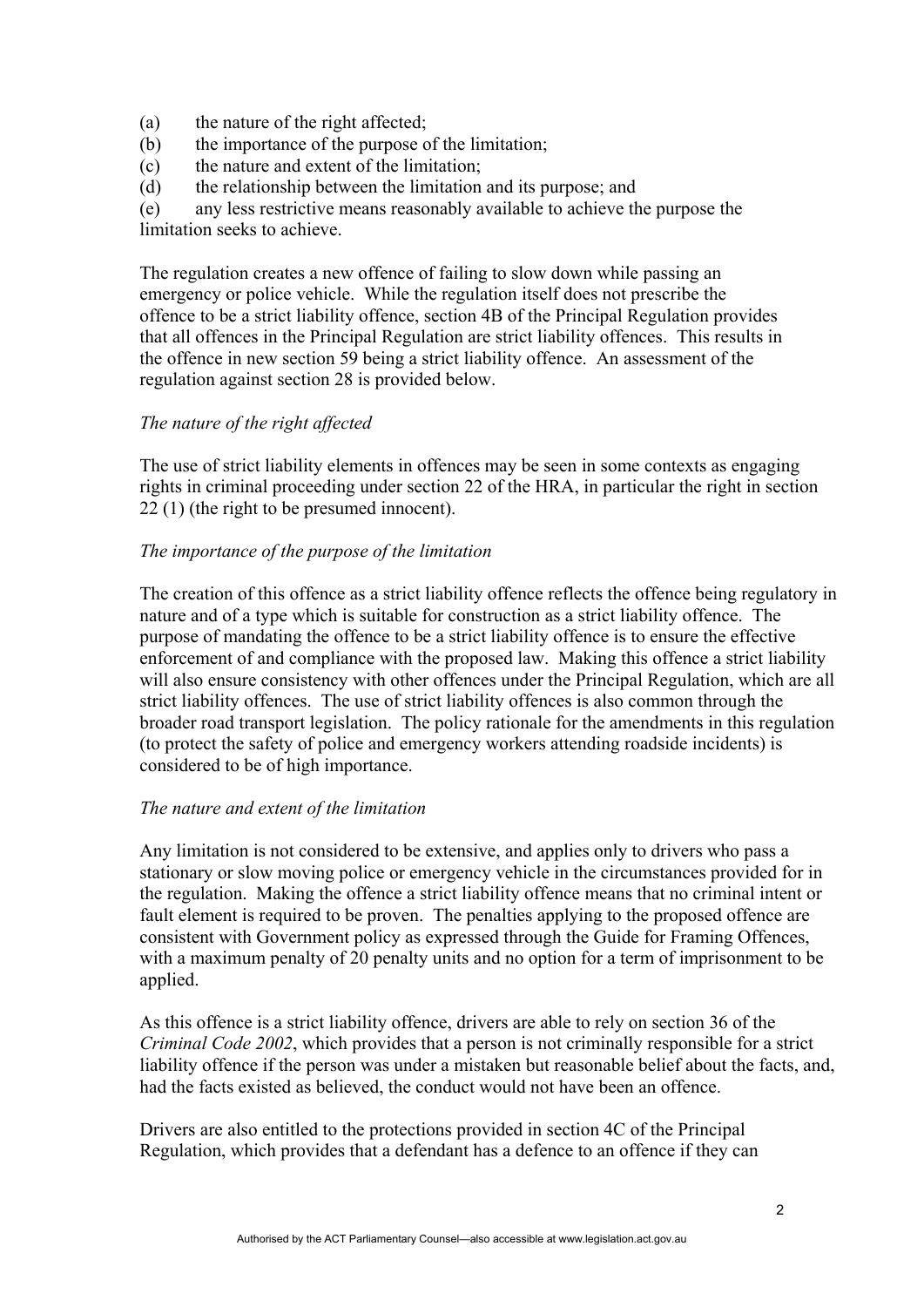prove that the offence was the result of an accident or that the offence could not have been avoided by any reasonable efforts of the defendant.

#### *The relationship between the limitation and its purpose*

The limitation is not extensive, and is directly relevant to the purpose of promoting road safety.

*Any less restrictive means reasonably available to achieve the purpose the limitation seeks to achieve.* 

It is not considered that there are any less restrictive means reasonably available to achieve the purpose the limitation seeks to achieve.

While the inclusion of strict liability limits the range of defences that may be available for a person accused of this offence, a number of defences including mistake of fact remain open to the accused, depending on the particular facts of each case. There are other defences in the *Criminal Code 2002* (e.g. extraordinary emergency, duress) that may theoretically be available, but again this would depend on the facts of each case.

To the extent that there is any limitation on rights this is reasonable and proportionate, noting the public interest benefit in ensuring the safety of police and emergency service workers attending to roadside incidents.

There are no climate change implications associated with this regulation.

#### **Notes on clauses**

#### **Clause 1 Name of regulation**

This clause specifies the name of the regulation as the *Road Transport (Safety and Traffic Management) Amendment Regulation 2018 (No ).* 

#### **Clause 2 Commencement**

This clause provides that the regulation will commence in two parts. This two phase commencement process is a consequence of the impending commencement of the *Road Transport (Road Rules) Regulation 2017* (the Road Rules Regulation), which is scheduled to commence on 30 April 2018. The commencement of the Road Rules Regulation will see the Principal Regulation repealed, as the ACT moves to adopt a single regulation of road rules applying to vehicles and road users on ACT roads.

The offence in section 59 of the Principal Regulation will commence on 14 April 2018. As the Principal Regulation will be repealed on 30 April 2018 when the Road Rules Regulation commences, this regulation also provides for the new offence to be inserted into the Road Rules Regulation following the commencement of that regulation.

There is no difference between the offence inserted in the Principal Regulation and the Road Rules Regulation.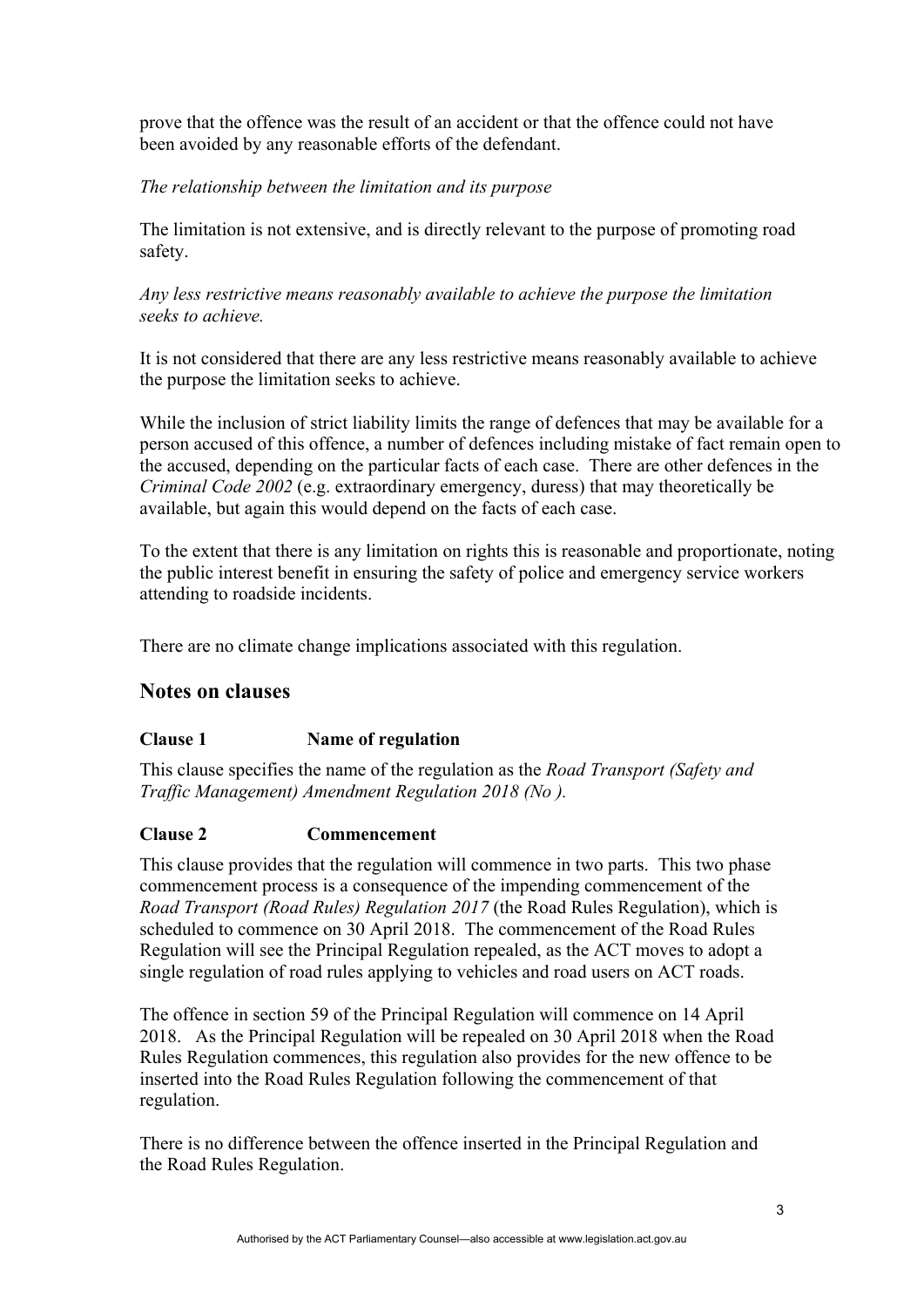#### **Clause 3 Legislation amended**

This clause is a formal provision that specifies the regulation will amend the Principal Regulation. As mentioned above, this regulation will also amend the Road Rules Regulation when that regulation has commenced. This regulation also makes consequential amendments to the *Road Transport (Offences) Regulation 2005*.

#### **Clause 4 New section 59**

This clause inserts a new section 59 into the Principal Regulation.

New section 59 applies if a police vehicle or an emergency vehicle is: on a road; stationary or slow moving; and displaying flashing red or blue lights (whether or not it is also displaying other lights or sounding an alarm).

New section 59 (2) provides that a driver of a vehicle on a road must:

- (a) Approach the police / emergency vehicle at a speed at which the driver can, if necessary, stop safely before reaching the vehicle; and
- (b) Give way to any police officer or emergency worker on foot near the police / emergency vehicle; and
- (c) Pass the police / emergency vehicle at a speed of not more than 40km/h; or the applicable speed limit if that is less than 40km/h. An example of where this would occur is if the police / emergency vehicle was stopped in a shareway with speed limit of 20km/h; and
- (d) After passing the police / emergency vehicle, drive at a speed at which the drive can, if necessary, stop safely, until the driver is a sufficient distance past the vehicle that the increase in speed does not risk the safety of any police officer or emergency worker on foot near the vehicle.

This requirement is designed to protect police officers and emergency workers responding to an incident on the roadside. The obligation to slow down and potentially give way to police officers or emergency workers on foot reflects the reality that the nature of incidents requires these workers to leave their vehicle and operate on foot around the vehicle, whether to speak to a driver of a vehicle, provide first aid to an injured road user or to conduct firefighting operations. Requiring drivers to slow down to 40km/h while passing police / emergency vehicles provides emergency workers or police officers the same protections to other vulnerable road users in higher risk environments such as school zones or road works zones, which are also subject to a 40km.h speed limit.

New section 59 (3) provides that the new offence does not apply if the driver is driving on a road that is divided by a median strip and the police / emergency vehicle is on the other side of the road and beyond the median strip.

This recognises that there is little risk posed to police officers or emergency workers when they are on a road separated by a median strip. Vehicles on the same side of the road will be required to comply with section 59 (2), whereas drivers driving on the other side of the road will not as they are physically removed from the police /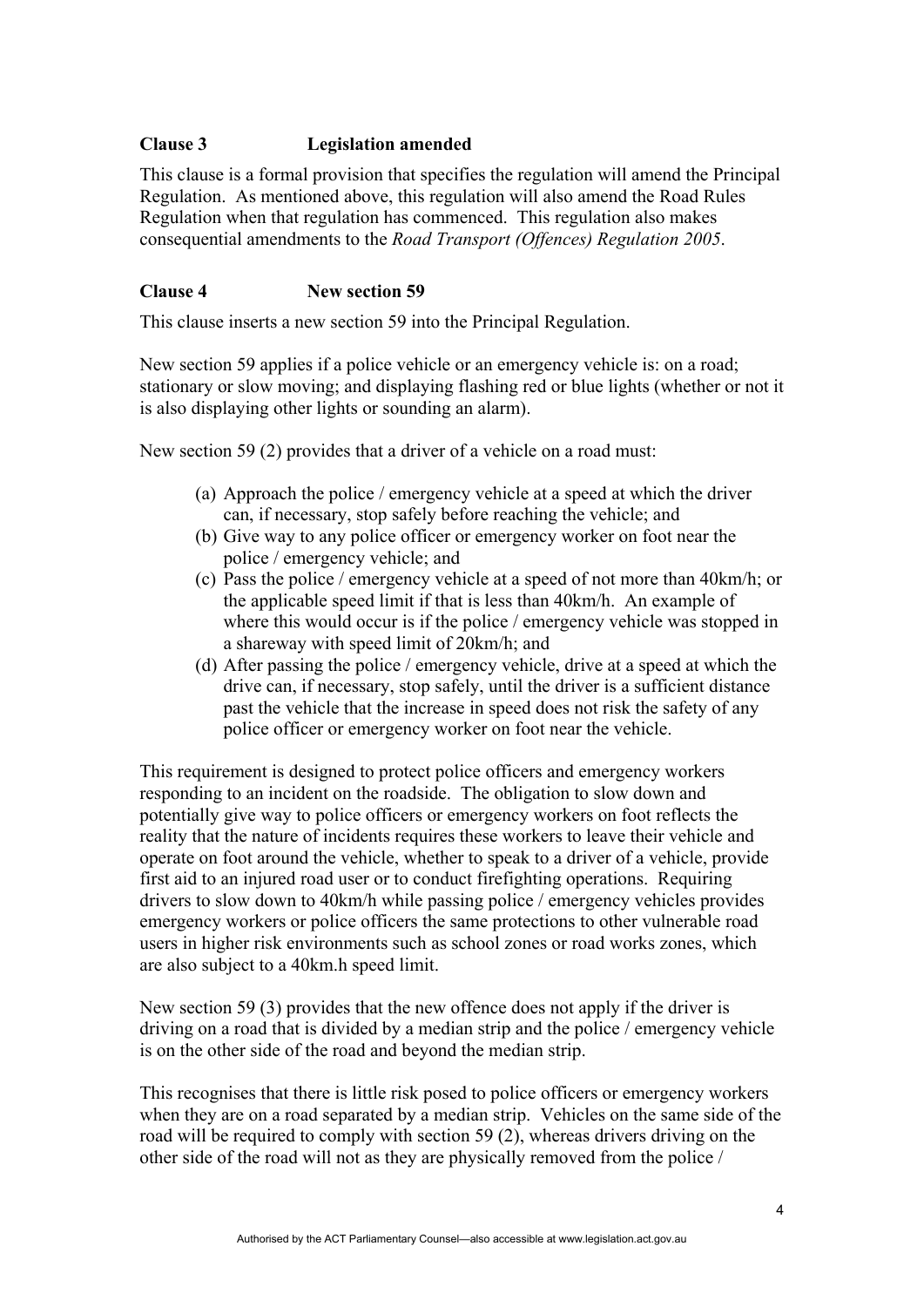emergency vehicle and so pose little risk to the safety of police officers or emergency workers.

### **Clause 5 Approvals etc by road transport authority Section 66 (1), new note**

This clause inserts a new note for section 66 of the Principal Regulation. Section 66 confers a wide range of powers on the road transport authority, including the power to declare – through a disallowable instrument – a person to be an emergency worker.

The insertion of this note reflects modern drafting practice, and explains that the power to make a statutory instrument includes the power to make different provision to different matters, and that the instrument may apply differently to stated exceptions or factors. Section 66 itself is not amended by this clause.

For the purposes of this regulation, this note clarifies that the road transport authority may declare a person to be an emergency worker for certain provisions only. The road transport legislation confers a wide variety of privileges and exemptions on emergency workers, and this note clarifies that the road transport authority can declare a person to be an emergency worker for the purposes of new section 59 without necessarily extending all of the privileges and immunities to that person.

### **Schedule 1 Consequential amendments**

#### **Part 1.1 Road Transport (Offences) Regulation 2005**

#### **Section 1.1 Schedule 1, part 1.13, new items 64A to 64D**

This clause is consequential on the creation of the new offence in section 59 of the Principal Regulation. It inserts a reference to the new offence in section 59 in the list of offences in the road transport legislation for which an infringement notice may be issued.

This clause specifies the new offence is subject to a 20 penalty unit maximum penalty, an infringement notice penalty amount of \$257, and two demerit points.

#### **Section 1.2 Schedule 1, part 1.12A, new items 520A to 520D**

This clause has the same effect as section 1.1 above, but will apply on the commencement of the Road Rules Regulation. This will ensure that infringement notices will continue to be able to be issued once the Principal Regulation is revoked and replaced by the Road Rules Regulation.

There is no change or difference in the penalty units, infringement notice penalty amount or demerit points applying to the offence following the repeal of the Principal Regulation and the offence transferring to the Road Rules Regulation.